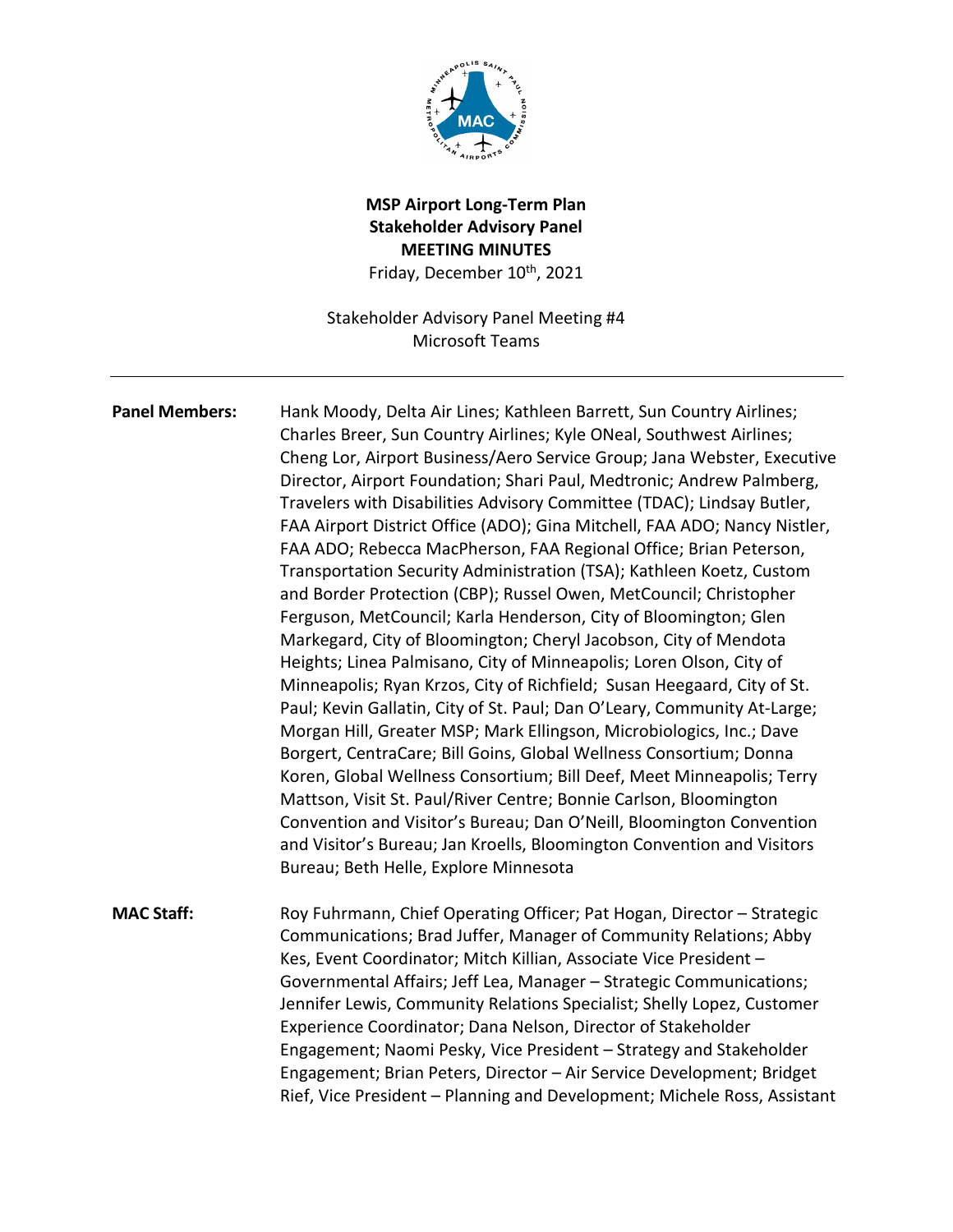Manager of Community Relations; Cassie Schmid, Director – Strategic Marketing; Melissa Scovronski, Manager – Strategic Campaigns; Kalae Verdeja, Administrative Specialist

**Others:** Jeff Stanley, Ricondo and Associates; Greg Albjerg, HNTB; Todd Streeter, Community Collaboration

#### **1) Welcome Remarks**

**Dana Nelson, Director of Stakeholder Engagement,** welcomed everyone to the fourth meeting. Ms. Nelson gave a background of the Metropolitan Airports Commission's (MAC's) Planning and Development branch of the organization.

Ms. Nelson reviewed the meeting's agenda, noting that the "Update from MAC's Airport Planner" item would be presented by **Bridget Rief, Vice President – Planning and Development**.

#### **2) Emerging from the Pandemic**

# Ms. Nelson introduced **Roy Fuhrmann, Chief Operating Officer**.

Mr. Fuhrmann gave some background to the group regarding the pandemic and its effects on the industry in 2020. He began by presenting the 2020 MSP Passenger Activity levels. He continued with the impact the pandemic had in the overall industry in 2020. Mr. Fuhrmann explained the three federal relief grant programs which were critical to the sustainability of the MAC airports. He explained how MAC has also provided relief to key partners during the pandemic to position MSP for a strong recovery. These partners included airlines, concessions, auto rental and passenger services. Mr. Fuhrmann explained how the 2021 bipartisan federal infrastructure deal could be an additional source of funding for MSP.

Mr. Fuhrmann gave an overview of how the passenger recovery across the country. He compared current (2021) passenger regional figures to 2019 passenger regional figures and explained the easing of international entry restrictions in November, the increase in business travel has aided in the recovery. He discussed how most of the suspended routes in 2020 have been able to return to operation, and there have been an additional 27 new domestic seasonal or year-round rounds in 2021. International routes have also been added in December for seasonal destinations.

In 2021, MSP passenger enplanements have trended up each month through July. The impacts from the fourth COVID wave caused a downturn in national domestic and international travel. Mr. Fuhrmann continued to explain monthly enplanements have slowly trended up since August.

Daily parking, which is a key revenue source for the MAC, has been trending positively through most of 2021. Mr. Fuhrmann explained that 83% of all concession venues are now open and operating out of a total of 131 units.

Mr. Fuhrmann reviewed the health safety measures which are an integral part of the Travel Confidently MSP program. These measures include robust cleaning, social distancing, hand sanitizing, shields and face coverings. The federal government has extended the regulation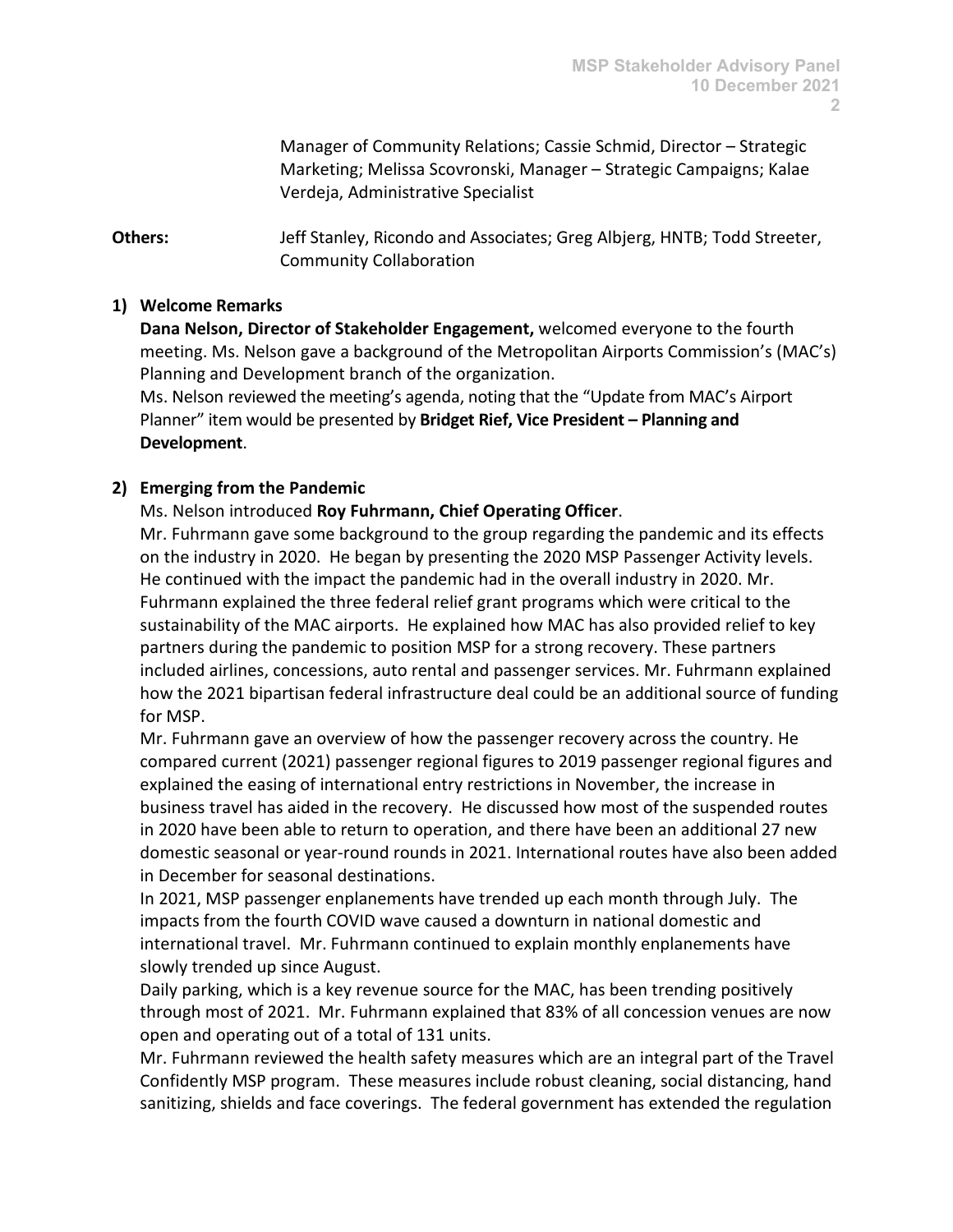which requires the use of face masks inside all airports, on aircraft and other forms of public transportation. Mr. Fuhrmann mentioned MSP received two health and safety facility accreditations from the GBAC Star and Airport Health Accreditation Programs. He explained the testing and vaccines sites at MSP and noted people can get more information and make appointments through Minnesota's Vaccine Connector website:

[www.vaccineconnector.mn.gov.](http://www.vaccineconnector.mn.gov/) Mr. Fuhrmann continued to explain how more touchless options have given travelers confidence. He noted that MSP offers Pre-booked parking, simplified arrival and MSP ASAP – a one-stop online ordering for food pick up or delivery. Mr. Fuhrmann shared two major projects that were completed at MSP in 2020 that have vastly improved the passenger experience at Terminal 1: rebuilding the inbound roadway to Terminal one with concrete and completion of the Silver Ramp. He also gave an overview of current operational projects at Terminal.

MAC's mission is to provide people's best airport experience. MAC is continually working with airport partners; airlines, concessionaires, the TSA and others to continue to provide an excellent experience for travelers going forward. Mr. Fuhrmann announced MSP was named the Best Airport in North American in its size category for the fourth straight year, which led to Airports Council International (ACI) naming MSP to its Director General's Roll of Excellence in Airport Service Quality. MSP was ranked #1 the North America Digital Index. The Air Transport Research Society (ATRS) named MSP as the most efficient airport in North American in its call. MSP has won this honor 4 times in the last 5 years.

Mr. Fuhrmann mentioned the Minneapolis-St. Paul International Airport (MSP) Airport website at MSPAirport.com and there is a fully redesigned website at MetroAirports.org.

**Kathleen Barrett, Sun Country Airlines**, shared her thanks and commended the staff for their hard work in trying to keep rates stabilized and continued partnerships. Mr. Fuhrmann, responded to an inquiry regarding passenger traffic from **Bill Deef, Meet Minneapolis**. Mr. Fuhrmann also responded to a question regarding capacity for MSP from **Dan O'Neill, Bloomington Convention and Visitor's Bureau**.

# **3) Recap and Reconnect**

**Dana Nelson, MAC Director of Stakeholder Engagement,** reviewed the Stakeholder Advisory Panel vision. It consists of 30 members from tourism associations, airport tenants, public partnerships, regional businesses, passenger groups, local communities. Each member introduced themselves, mentioned the organization they represent as stakeholders, and gave a brief synopsis of what they'd like to learn through their panel participation.

Ms. Nelson gave more detailed information about the newly updated project website: [www.mspairport.com/longterm-plan.](http://www.mspairport.com/longterm-plan) It included Community and Stakeholder Engagement, Updated Progress and Schedules, Documents and Links, Frequently Asked Questions and how to Contact MAC staff regarding the long-term plan.

# **4) Update from MAC's Airport Planner**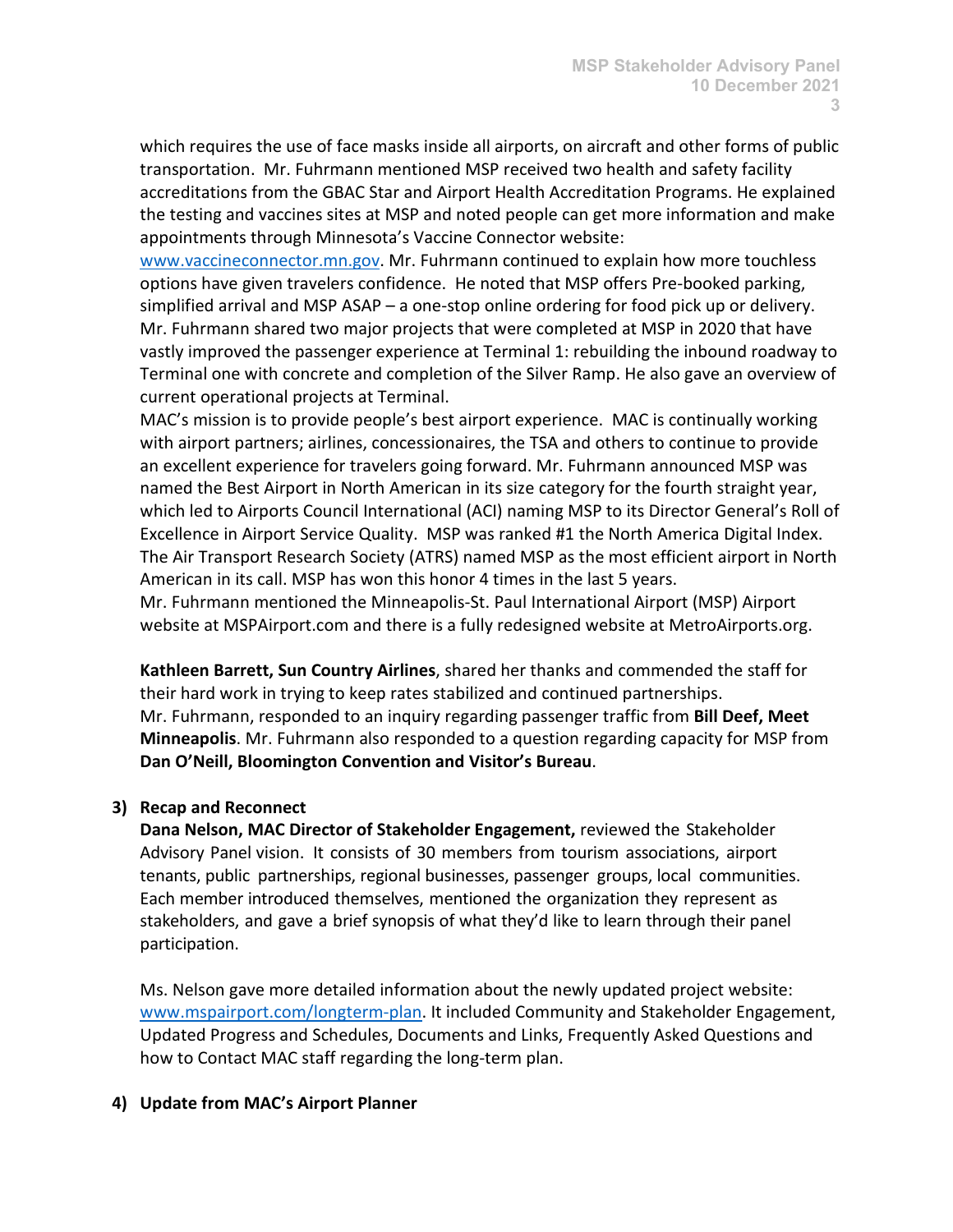#### **Ms. Nelson** introduced **Bridget Rief, Vice President of Planning and Development.**

**Ms. Rief** gave an overview of the airport planning process. The MSP Long-Term Plan (LTP) began in 2019. Ms. Rief included some background of the plan and how it began in 2019. She continued by describing the inventory of MSP as well as Aviation Forecasts were completed before the COVID pause, Aviation forecasts were updated with actual 202 numbers and a post-pandemic recovery period; consultants have been re-engaged for remaining tasks and how the process should be completed by the end of 2022.

#### **5) MSP Airport Forecast Update**

Ms. Rief introduced **Jeff Stanley, from Ricondo and Associates**. Mr. Stanley explained the planning process to date. He continued to detail the MSP 2040 LTP Forecast Update. Mr. Stanley listed short-term considerations that were used to update the forecast. He continued by giving an overview of recent MSP Performance regarding passengers, scheduled seat capacity, passenger aircraft operations, total aircraft operations and cargo volume. He continued with US Industry Travel Trends and Annual Enplaned Passenger Forecast (in the short-term only) and Longer-Term considerations.

Mr. Stanley responded to an inquiry from **Glen Markegard, City of Bloomington**, regarding the percentage of travel through MSP in recent years being business travel and how remote meetings may have more impact on business travel forecasting.

**Bill Goins, Global Wellness Consortium**, asked for an update on the forecast regarding international travel, both business and leisure.

Mr. Stanley as well as Ms. Nelson responded to an inquiry from **Kyle O'Neal, Southwest Airlines**, regarding clarification on Planning Activity Level (PAL).

# **6) Panel Discussion**

**Dana Nelson, MAC Director of Stakeholder Engagement,** reviewed the initial question posed for the panel, "What adjustment to long-term airport facility planning should be considered in light of the COVID-19 pandemic"? Ms. Nelson asked **Cheng Lor, Aero Service Group**, to share his insights.

**Cheng Lor, Aero Service Group** responded with a few thoughts. There is a separation between quick-service restaurants, full-service restaurants, kiosks, and online ordering and delivery. Kiosks are starting to come online with quick-service restaurants. There has been a lot of adaptation with electronic menus QR codes and the ability to pay at your table. Customers are still wanting hospitality touches at a full-service restaurant – there have been no massive changes to most full-service restaurants. Ordering by app and food delivery is relatively new to the industry and it is still early to see if this option will catch on in the long run. Mr. Lor also discussed the new idea of ghost kitchens. Some of these new options are still new and the industry is unsure of the long-term outcome.

# **7) Comments and Announcements**